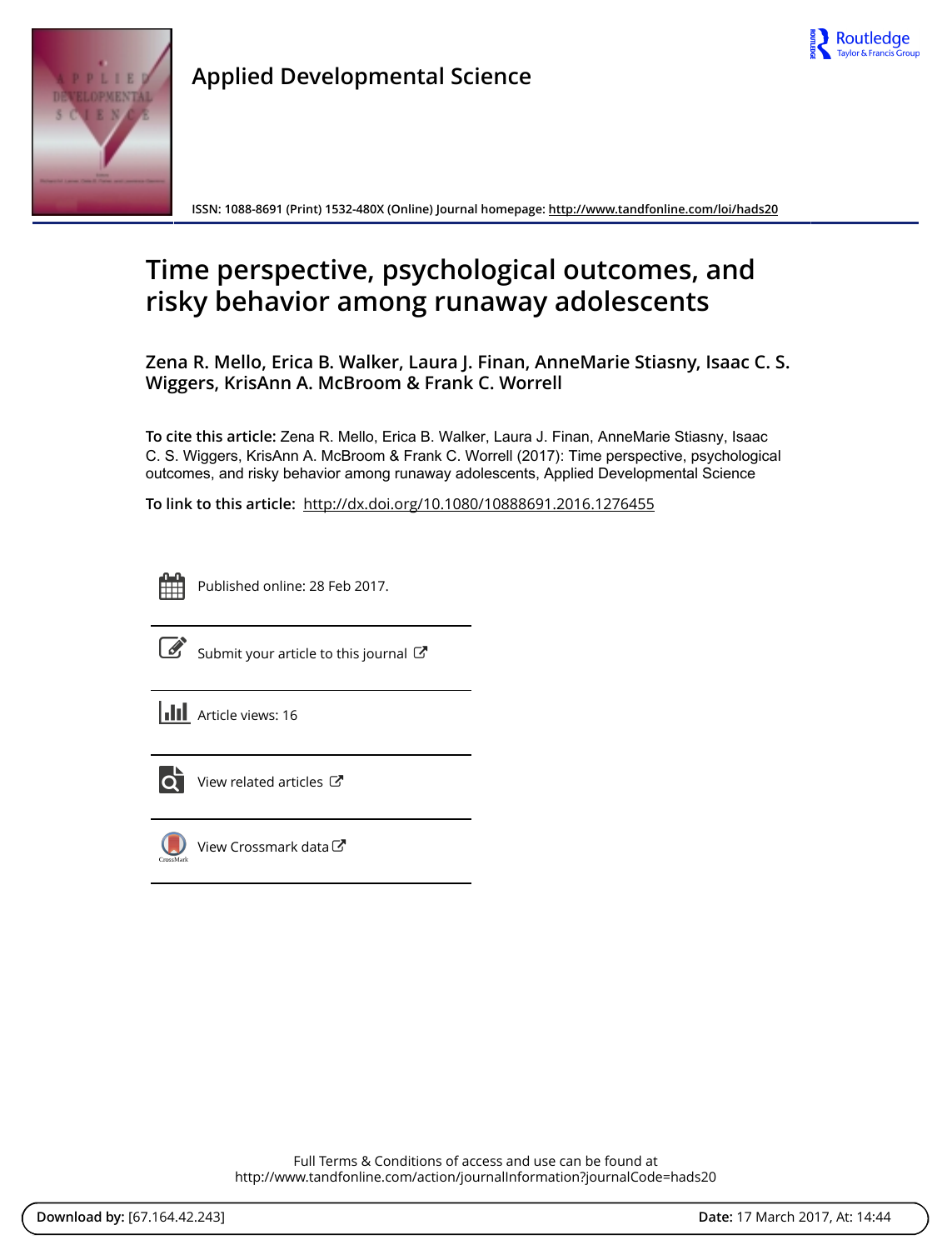# **Time perspective, psychological outcomes, and risky behavior among runaway adolescents**

Zena R. Mello<sup>a</sup>, Erica B. Walker<sup>a</sup>, Laura J. Finan<sup>b</sup>, AnneMarie Stiasny<sup>c</sup>, Isaac C. S. Wiggers<sup>d</sup>, KrisAnn A. McBroom<sup>e</sup>, and Frank C. Worrell<sup>f</sup>

<sup>a</sup>San Francisco State University; <sup>b</sup>University of Delaware; Worthcentral University; <sup>a</sup>Seattle Pacific University; <sup>e</sup>University of Colorado, Colorado Springs; f University of California, Berkeley

#### **ABSTRACT**

In this study, we compared the time perspectives of runaway and nonrunaway adolescents by examining relationships among time perspective, psychological outcomes, and risky behavior within runaways. Participants included 163 runaway and 581 nonrunaway adolescents who completed a self-report survey. Several dimensions of time perspective were measured including positive and negatives attitudes, orientations, and perceived relationships regarding the past, the present, and the future. Psychological outcomes included optimism, self-esteem, and hope; risky behavior was assessed with a composite scale. Results indicated that runaway adolescents reported less positive and more negative attitudes toward time and perceived time periods as less related than nonrunaways, even after controlling for differences in maternal education and academic achievement. Findings also showed that among runaways, psychological outcomes and risky behavior were associated with time perspective dimensions in expected directions. Results are discussed in light of implications for theory on time perspective and interventions with runaways.

"I used to be from somewhere, but I'm not from anywhere anymore" (McGeady, [1997](#page-10-0), p. 63). Every year, between 1 million and 1.7 million adolescents run away from home (Fernandes-Alcantara, [2013](#page-10-0)). Compared to their counterparts, runaway adolescents have higher rates of tobacco, alcohol, and marijuana use (Thompson, Zittel-Palamara, & Forehand, [2005\)](#page-11-0), simultaneous substance use (Sanders, Lankenau, Jackson-Bloom, & Hathazi, [2008\)](#page-10-0), depression (Tucker, Edelen, Ellickson, & Klein, [2011](#page-11-0)), suicidal ideation (Thompson & Pollio, [2006\)](#page-11-0), and suicide attempts (Yoder, [1999\)](#page-11-0). Research shows that youth living on the street may trade sex for money, food, shelter, or drugs (Green, Ennett, & Ringwalt, [1999](#page-10-0)). In addition to these outcomes, runaway adolescents also experience difficulties with schooling. Reports indicate that 50% of runaways have dropped out of school or have been expelled (General Accounting Office, [1989\)](#page-10-0). Importantly, challenges associated with running away in adolescence have long-term implications. Adults who have runaway report more depression and substance use (Tucker et al., [2011](#page-11-0)), more marijuana use and suicidal thoughts, and lower rates of school completion (Benoit-Bryan, [2011\)](#page-10-0) than their counterparts.

Given these statistics and research findings, identifying psychological factors that may be used for prevention, intervention, or treatment for runaways is essential. Time perspective has been recognized as an important correlate of developmental outcomes in adolescence (Mello & Worrell, [2015\)](#page-10-0), and may be a useful mechanism to promote health in runaways. Mello and Worrell proposed that time perspective includes thoughts and attitudes about the past, the present, and the future. Although limited, available research suggests that runaways may differ in time perspective from nonrunaway adolescents. Wood ([1997](#page-11-0)) showed that adolescents who ran away from home tended to think less far into the future than those who had not run away. To contribute research toward this area, we sought to compare the time perspectives of adolescents who run away from those who do not. Further, we aimed to expand knowledge of time perspective in this population by including a more comprehensive assessment of the construct by examining multiple dimensions of time perspective and all three time periods. Finally, in an effort to identify information that may be used to foster health and adjustment in this population, we examined relationships among time perspective, psychological outcomes, and risky behaviors among runaways.

**CONTACT** Zena R. Mello [zmello@sfsu.edu](mailto:zmello@sfsu.edu) Department of Psychology, San Francisco State University, 1600 Holloway Ave., San Francisco, CA 94132, USA. © 2017 Taylor & Francis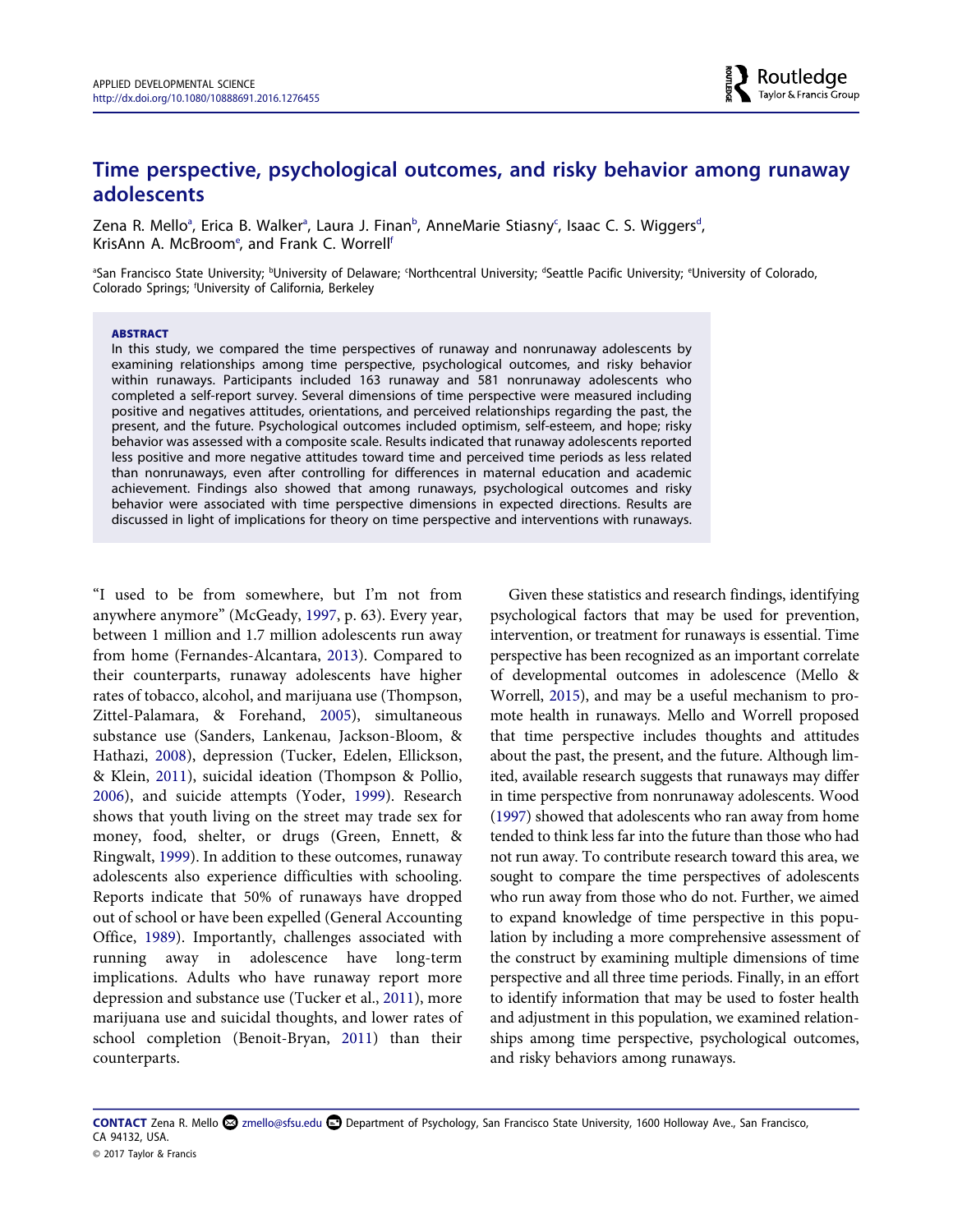# **Time perspective**

Time perspective is a broad psychological construct referring to individuals' thoughts and feelings toward the past, the present, and the future (Lewin, [1939;](#page-10-0) Mello & Worrell, [2015](#page-10-0); Zimbardo & Boyd, [1999](#page-11-0)). It is conceptualized as a motivator of human behavior. Mello and Worrell presented a conceptual model that parses time perspective into several dimensions including attitudes, frequency of thought, orientation, and relationships, with each comprising three time periods. Time attitudes includes positive and negative feelings; time frequency refers to the number of thoughts; time orientation denotes the relative emphasis; and time relation, the perceived interconnectedness.

Mello and Worrell [\(2015](#page-10-0)) have argued that time perspective is a developmental phenomenon with relevance across the life-span. They have further articulated that it is particularly salient in adolescence, given cognitive capacities and identity concerns at this age (Erikson, [1968;](#page-10-0) Piaget, [1955](#page-10-0)). Although some evidence exists for age-related differences in time perspective, understanding how the construct changes with age is difficult due to the variations in how the construct is conceptualized and measured in different age groups. For example, Steinberg et al. [\(2009\)](#page-11-0) examined future orientation in participants aged 10 to 30 and reported that an orientation toward the future increased with age. However, studies with measures that include all three time periods and multiple dimensions of time perspective are absent from the literature.

Researchers have also articulated how time perspectives may be indicative of resilience. For example, studies have shown that low-income adolescents who were more hopeful develop into healthier adults when compared to their counterparts (Werner, [1994](#page-11-0)). Worrell and Hale [\(2001](#page-11-0)) showed that hope for the future distinguished between adolescents who graduated from high school and those who dropped out. Seginer [\(2008](#page-10-0)) showed that future orientation is positively associated with resilience among adolescents facing political violence. Combined, there is some evidence that concepts about the future, such as hope, future expectations, and future orientation are tied to succeeding against challenges.

# *Psychological outcomes*

Extant research has shown that time perspective dimensions are associated with psychological outcomes. Studies have examined time attitudes, defined as positive and negative feelings about the past, the present, and the future. This concept has been measured with time attitude scales in The Adolescent Time Inventory (Mello & Worrell, [2007](#page-10-0)) that includes items, such as "My past makes me sad" (past negative), "I am pleased with the present" (present positive), and "I doubt I will make something of myself" (future negative). For example, research with adolescents has shown that time attitudes were meaningfully associated with hope, perceived life chances, self-esteem, and perceived stress in theoretically-expected directions (Worrell & Mello, [2009\)](#page-10-0). Researchers have also used cluster analysis to show that adolescents with more favorable time attitude profiles—higher positive and lower negative scores—reported higher self-esteem and lower perceived stress (Andretta, Worrell, & Mello, [2014](#page-10-0)). Findings about time orientation have indicated that emphasizing more than one time period was associated with higher self-esteem, as was perceiving that the three time periods were interrelated (Mello, Finan, & Worrell, [2013\)](#page-10-0). Studies with other age groups show similar results. Specifically, positive and negative attitudes toward the past were associated with selfesteem in a study of adults (Zimbardo & Boyd, [1999](#page-11-0)). Furthermore, using a projective test, Cottle ([1969\)](#page-10-0) showed that adult participants who drew circles depicting the past, the present, and the future as discrete (nonoverlapping) reported higher anxiety than their counterparts who drew overlapping time periods. It is worth noting that the psychological outcomes included in these studies, including self-esteem, perceived life chances, perceived stress (Mello et al., [2013](#page-10-0); Worrell & Mello, [2009](#page-10-0)) and anxiety (Cottle, [1969\)](#page-10-0) are factors related to psychological well-being.

#### *Risky behavior*

Prior studies provide support for the relationship between time perspective and risky behavior. Among adolescents, reporting higher negative attitudes toward the past was associated with increased alcohol use (McKay, Andretta, Magee, & Worrell, [2014\)](#page-10-0). Regarding time orientation, participants reporting an emphasis toward solely the present or the future was linked to greater risk-taking behavior compared to those who placed equal weight on both time periods in a study of adolescents (Mello et al., [2013](#page-10-0)). Mello et al. also showed that perceiving the three time periods as interrelated was associated with less risky behavior compared to participants who perceived time periods as unrelated. Finally, studies with adults have shown that negative attitudes toward the past were positively associated with novelty seeking and inversely associated with impulse control (Zimbardo & Boyd, [1999](#page-11-0)). And, Worrell et al. [\(2013](#page-11-0)) showed that risky behavior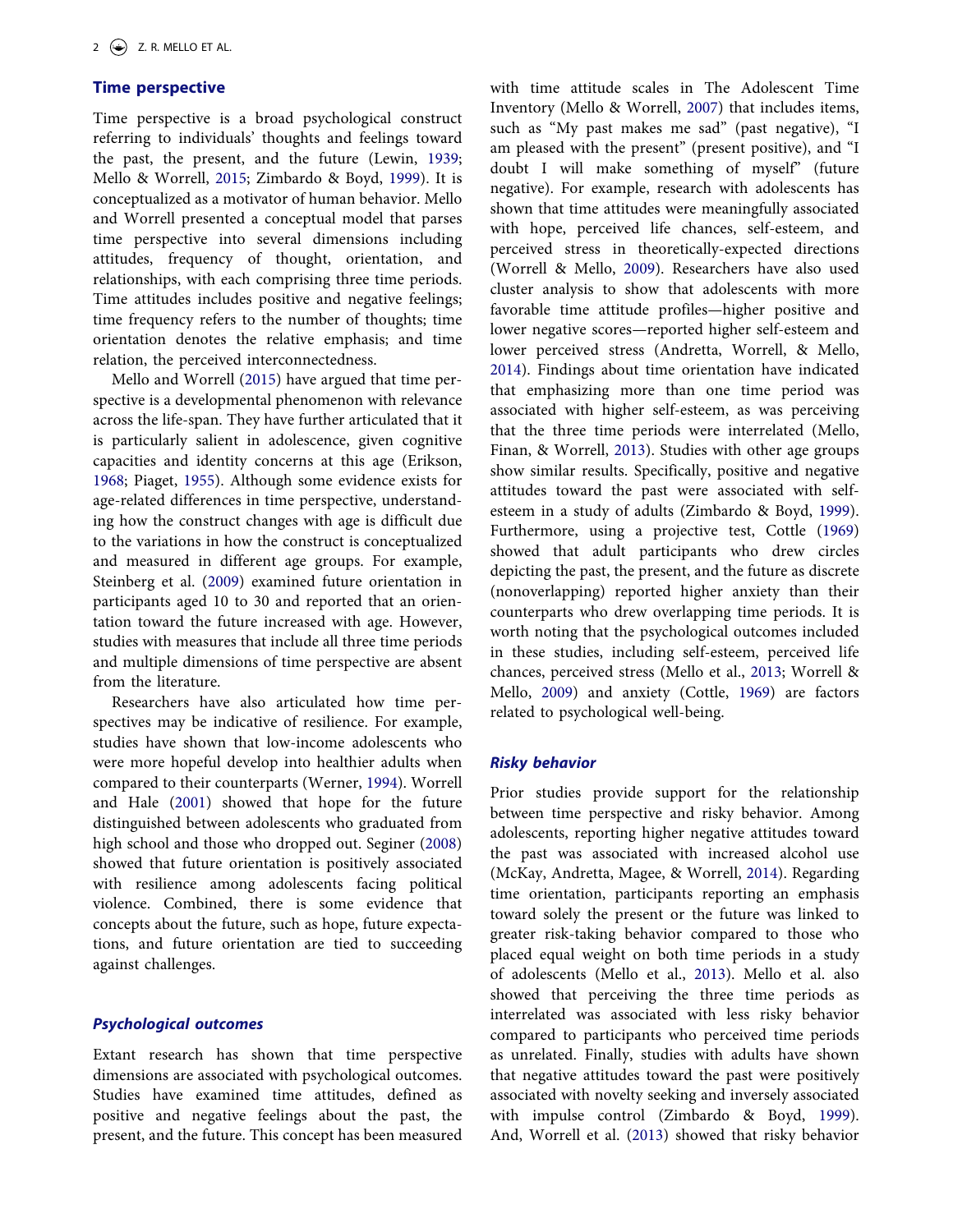was inversely associated with past, present, and future positive attitudes, whereas negative attitudes about the present were positively associated with risky behavior in a study that included young adult participants.

#### **Time perspective and runaways**

Our review of the literature identified very few studies that have examined conceptually-similar topics to time perspective among runaway adolescents. For example, Wood ([1997\)](#page-11-0) compared the time perspectives between runaway and nonrunaway adolescents aged 13 to 17. Runaways were identified through adolescent-serving agencies. Time perspective was measured by prompting adolescents to list 10 different events that would occur in their life and the age associated with the event. A difference score was then calculated based on their current age and the length of time to the listed event. Runaway adolescents reported events that were not as far into the future than their nonrunaway counterparts. However, key demographic group variables known to differ between runaways and nonrunaways, such as maternal education were not included.

#### **Present study**

In an effort to generate information about this important and understudied population, the present study addressed the following research questions. First, how do runaway and nonrunaway adolescents differ in time perspectives? Given prior empirical studies and time perspective theory (Mello & Worrell, [2015](#page-10-0); Wood, [1997\)](#page-11-0), we expected runaways to report (a) less positive time attitudes and more negative time attitudes, (b) fewer thoughts about time periods, (c) an emphasis toward fewer time periods, and (d) a perception that the past, the present, and the future were less related than their nonrunaway counterparts. The second and third research questions focused on examining patterns *within* adolescent runaways. Specifically, we asked, what are the relationships between time perspective and (a) psychological outcomes and (b) risky behavior? Based on available research (Andretta et al., [2014;](#page-10-0) McKay et al., [2014;](#page-10-0) Mello et al., [2013\)](#page-10-0), we expected that meaningful relationships would be observed among time perspective dimensions, optimism, hope, self-esteem, and risky behavior in theoretically expected directions.

#### **Method**

# *Participants*

Participants included 163 runaway adolescents and 581 nonrunaway adolescents. Runaways were identified by the following question in a self-report survey: "Have you ever run away from home?" Response options included 1 (*never*), 2 (*rarely*), 3 (*sometimes*), 4 (*often*), and 5 (*very often*). The runaway group included those who responded with options two through five. Among the 748 study participants, 744 (99%) answered the question regarding running away.

Runaways were  $47\%$   $(n = 77)$  female and had an average age of 15.90  $(SD = 1.46)$  years. The following racial/ethnic groups were self-identified: 6% African American  $(n = 9)$ , 21% American Indian  $(n = 34)$ , 5% Asian American  $(n = 8)$ , 36% European American  $(n = 58)$ , 9% Hispanic  $(n = 15)$ , 9% multi-ethnic  $(n = 14)$ , 4% other  $(n = 7)$ , and 11%  $(n = 18)$  who did not report a racial/ethnic group. Nonrunaways were 55% ( $n = 321$ ) female and had an average age of 15.65  $(SD = 1.54)$  years-old. The following racial/ethnic groups were self-identified: 4% African American  $(n = 22)$ , 16% American Indian  $(n = 94)$ , 15% Asian American ( $n = 85$ ), 36% European American ( $n = 207$ ), 11% Hispanic ( $n = 61$ ), 7% multi-ethnic ( $n = 43$ ), 8% other ( $n = 48$ ), and 4% ( $n = 21$ ) who did not report a racial/ethnic group.

The current data set contained missing data. To address the issue of incomplete data, the estimation maximization algorithm (25 iterations) method of multiple imputation was used. Approximately, 0.1–14.8% of the data was imputed for each variable used in analyses.

#### *Measures*

#### *Time perspective*

Time perspective was measured using four sections of the Adolescent Time Inventory (ATI; Mello & Worrell, [2007](#page-10-0)): time attitudes, time frequency, time orientation, and time relation. Time attitudes were measured with the Adolescent Time Attitude Scale (ATI-TA) that includes six 5-item subscales that assess positive and negative attitudes toward the past, the present, and the future (see [Figure 1](#page-4-0)). Sample items and corresponding subscales include the following: "I have very happy memories of my childhood" (Past Positive), "I am not satisfied with my past" (Past Negative), "I am happy with my current life" (Present Positive), "I am not happy with my present life" (Present Negative), "I look forward to my future" (Future Positive), "Thinking ahead is pointless" (Future Negative). Likert-type response options range from 1 *(Totally Disagree)* to 5 *(Totally Agree)*. An average score was calculated for each subscale with higher scores indicating higher positive or negative attitudes toward the particular time period. Studies have shown that the ATI-TA yields reliable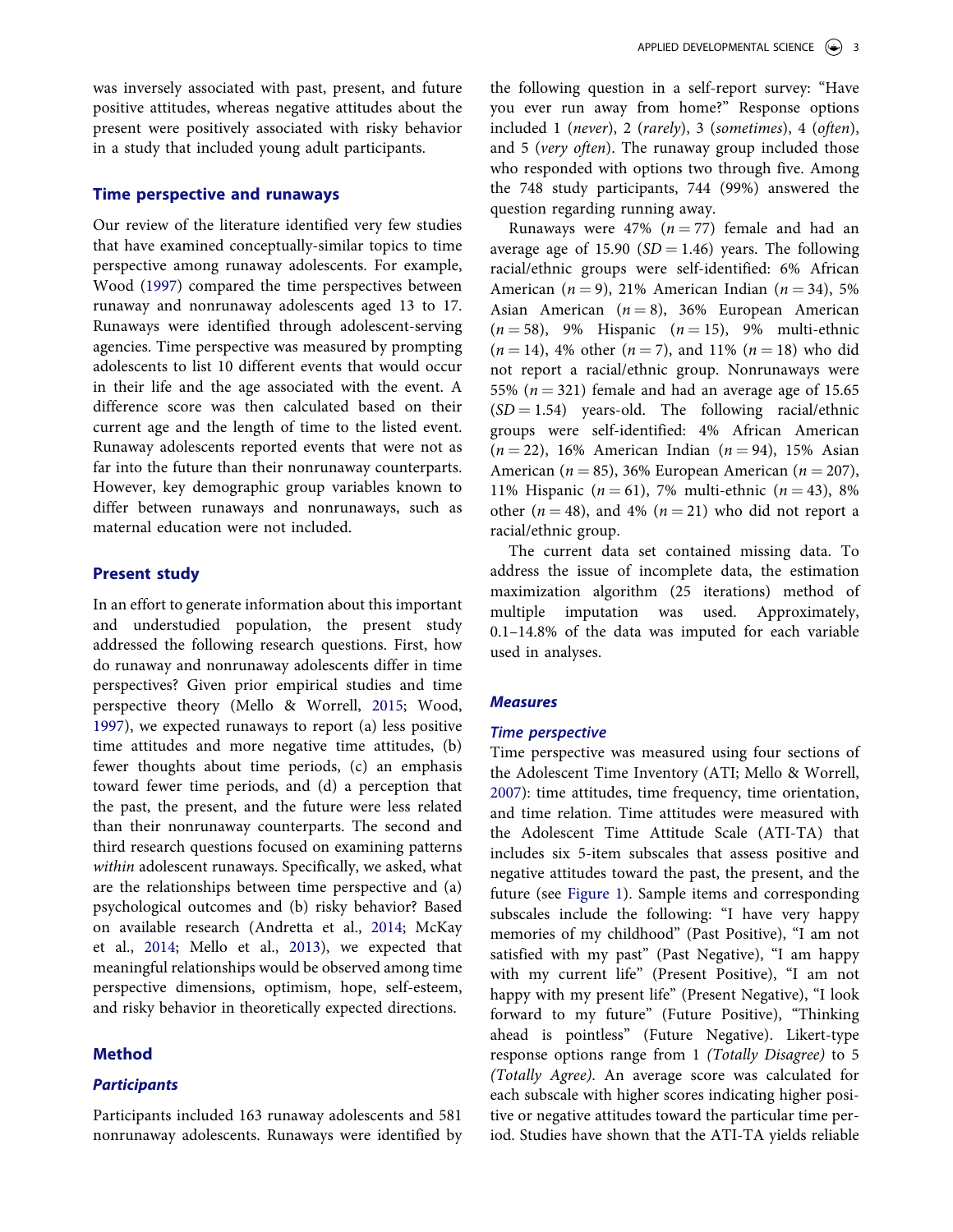<span id="page-4-0"></span>

**Figure 1.** Time attitudes between runaways and nonrunaways, controlling for maternal education and academic achievement. ∗∗∗*p* < 0.001.

and valid scores in adolescents (Worrell, Mello, & Buhl, [2013\)](#page-11-0). In the current study, the following internal consistency estimates were observed for runaways and nonrunaways respectively: past positive ( $\alpha = .85, .87$ ), past negative ( $\alpha = .79, .81$ ), present positive ( $\alpha = .78, .82$ ), present negative ( $\alpha = .80, .84$ ), future positive ( $\alpha = .85,$ .90), and future negative ( $\alpha = .78, .75$ ).

Time frequency was measured with three items that asked participants how frequently they thought about the past, the present, and the future, respectively. Response options ranged from 1 (*Never*) to 4 (*Daily*). Past research with adolescents has shown that participants who think more often about the past time period reported higher academic achievement than their counterparts (Mello, Worrell, & Andretta, [2009](#page-10-0)).

Time orientation and time relation were measured with two single-item scales that assess perceived importance and relationships among the time periods, respectively (see Figures 2 and 3 for representations). Each scale included several sets of circles. The participant selected a set of circles that reflected their time orientation and time relation. Specifically, time orientation included five sets of circles in varying sizes, with larger circles representing more important time



**Figure 2.** Runaways, nonrunaways, and time relation. Circles shown are for illustration; the time relation scale includes circles with past, present, and future labels.



**Figure 3.** Runaways, nonrunaways, and time relation. Circles shown are for illustration; the time relation scale includes circles with past, present, and future labels.

periods. The five response options include an emphasis on the *future*, the *present*, the *past and future*, the *present and future*, and a *balanced* orientation toward the three time periods. Time relation included four sets of circles with varying degrees of overlap to indicate relationships among the time periods. The response options depicted an *unrelated, linear, present-future*, and *interrelated* view of the time periods. Past research has shown that time orientation and time relation responses are related to academic achievement, hope, self-esteem, and risky behaviors in adolescents (Mello et al., [2013\)](#page-10-0).

# *Psychological outcomes*

We included three measures to assess psychological outcomes. First, we included the Life Orientation Test (LOT; Scheier, Carver, & Bridges, [1994\)](#page-10-0) to assess optimism. The eight-item questionnaire assesses the degree to which adolescents expect positive or negative outcomes. Items comprised four positive statements (e.g., "In uncertain times, I usually expect the best."), and four negative items (e.g., "I hardly ever expect things to go my way."). Response options ranged from 0 (*Strongly Disagree*) to 4 (*Strongly Agree*). Negatively worded options were reverse-coded. Together, the eight items yield an overall optimism score, with higher scores signifying higher levels of optimism. Cronbach's alpha indicated that scores were internally consistent  $(\alpha = .82)$ . Second, we used the Child Hope Scale (CHS; Snyder et al., [1997](#page-10-0)). The CHS is a six-item instrument comprised of items such as "When I have a problem, I can come up with lots of ways to solve it." Responses range from 1 (*None of the time*) to 6 *(All of the time*). An average nonmissing score was generated, with greater scores indicating greater levels of hope. The CHS has been validated and scores from the measure were found to be internally consistent in past samples ( $\alpha = .72-.86$ , Snyder et al., [1997](#page-10-0)). In this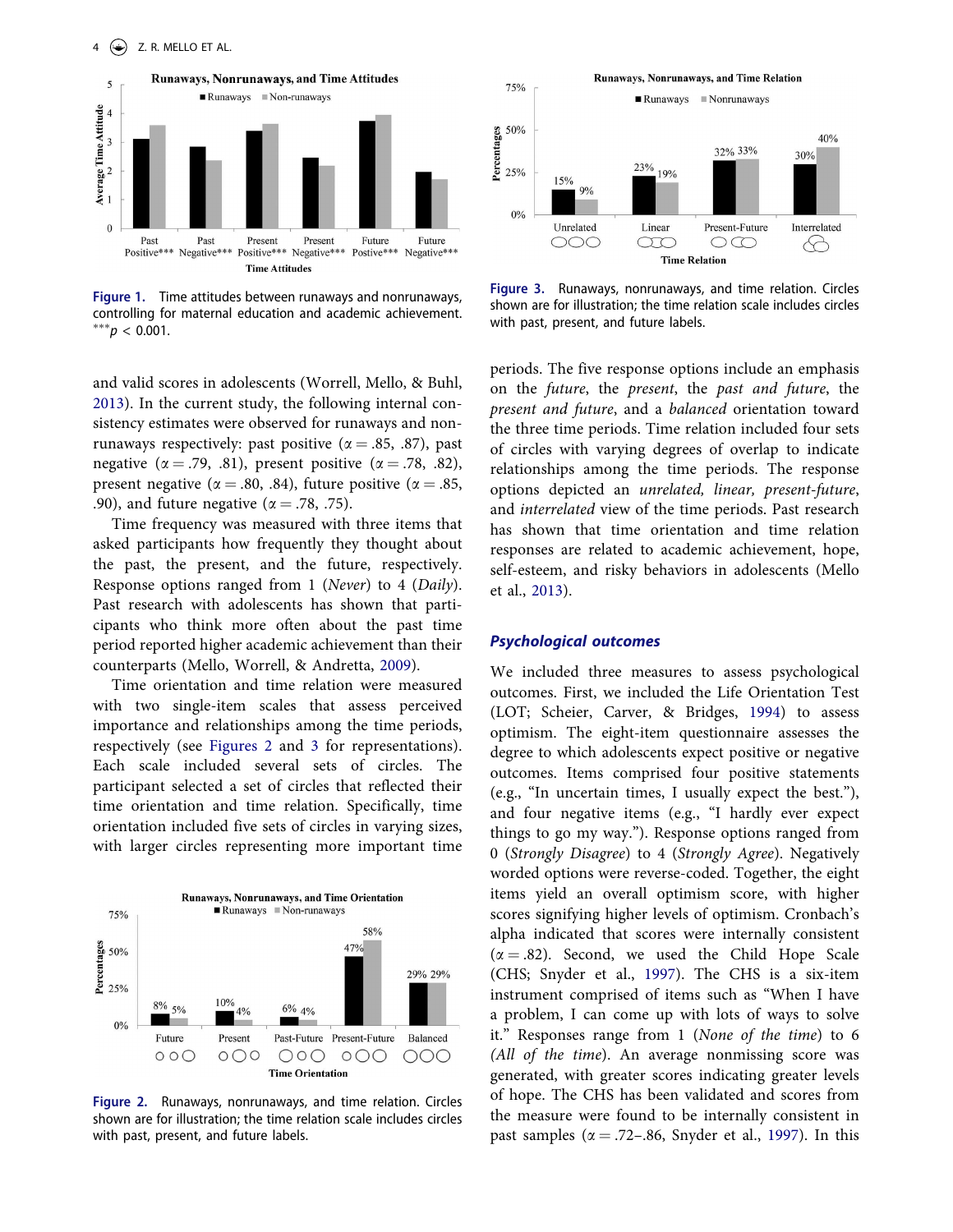<span id="page-5-0"></span>study, the following alpha was observed for runaways:  $\alpha = .83$ .

Third, the Rosenberg Self-Esteem Scale (Rosenberg, [1965\)](#page-10-0) was employed. This 10-item scale assesses global self-esteem (e.g., "I feel that I have a number of good qualities"), with response options ranging from 1 (*Strongly Disagree*) to 4 (*Strongly Agree*). Five of the 10 items were reverse-coded. All items are summed such that composite scores indicated higher selfesteem. Strong internal consistency estimates have been reported in past samples  $(\alpha = .91;$  Sinclair et al., [2010\)](#page-10-0) and were shown in this study (runaways:  $\alpha = .83$ ).

# *Risky behavior*

Risky behavior was assessed with a 13-item scale that measured the frequency with which an adolescent engaged in various risk-taking behaviors (e.g., "Have you ever gotten in trouble with the police?"). Response options ranged from 1 (*Never*) to 5 (*Very Often*). This instrument has been shown to yield valid scores in adolescent samples (Worrell & Hale, [2001\)](#page-11-0). Internal consistency estimates were acceptable for runaways in this study ( $\alpha = .86$ ).

#### *Procedure*

The data were collected in the fall of 2009 from several high schools and a summer academic program in the Western and the Midwestern United States. Students were given a packet that included an invitation letter, parental consent form, adolescent assent form, and the study survey. Students who returned the completed materials were given \$10 compensation. The data collection was approved by the University of California, Berkeley's Committee on Human Subjects. The authors reported on these data in a prior study (Mello et al., [2013\)](#page-10-0), although runaways were not explicitly examined.

# **Results**

#### *Preliminary analyses*

Correlations among study variables are displayed in Table 1. Patterns were similar for both runaways and nonrunaways. Past, present, and future time frequency scores were positively related to one another with mostly medium effect sizes. Past and present time frequency scores were not associated with past or present time attitude scores. However, future time frequency scores were positively and negatively associated with future positive and future negative attitude scores,

|                                                                              |           |           |           |                                                                                  |                |                                                                          |                                                                                                                   |                                                                               |                                                                                                                                                                                                                                                                                                                                                   |                                                                                                                                |                                                                                                                                                                                                                                                                                                                                                 |                                                                                                                                                                                                                                                                                                                                                              |               |                                                                                           |                | s/eweun                                                                                              | Nonrunaways                                                                                                                      |
|------------------------------------------------------------------------------|-----------|-----------|-----------|----------------------------------------------------------------------------------|----------------|--------------------------------------------------------------------------|-------------------------------------------------------------------------------------------------------------------|-------------------------------------------------------------------------------|---------------------------------------------------------------------------------------------------------------------------------------------------------------------------------------------------------------------------------------------------------------------------------------------------------------------------------------------------|--------------------------------------------------------------------------------------------------------------------------------|-------------------------------------------------------------------------------------------------------------------------------------------------------------------------------------------------------------------------------------------------------------------------------------------------------------------------------------------------|--------------------------------------------------------------------------------------------------------------------------------------------------------------------------------------------------------------------------------------------------------------------------------------------------------------------------------------------------------------|---------------|-------------------------------------------------------------------------------------------|----------------|------------------------------------------------------------------------------------------------------|----------------------------------------------------------------------------------------------------------------------------------|
|                                                                              |           |           |           |                                                                                  |                |                                                                          |                                                                                                                   | $\infty$                                                                      | $\circ$                                                                                                                                                                                                                                                                                                                                           | $\overline{c}$                                                                                                                 | $\Xi$                                                                                                                                                                                                                                                                                                                                           | $\overline{c}$                                                                                                                                                                                                                                                                                                                                               | $\frac{1}{2}$ | $\overline{4}$                                                                            | $\frac{15}{2}$ | M(SD)                                                                                                | M(SD)                                                                                                                            |
| Past time frequency                                                          |           | $0.29***$ | $0.14***$ |                                                                                  | $0.23***$      |                                                                          |                                                                                                                   |                                                                               |                                                                                                                                                                                                                                                                                                                                                   |                                                                                                                                |                                                                                                                                                                                                                                                                                                                                                 |                                                                                                                                                                                                                                                                                                                                                              |               |                                                                                           |                | (56.99)                                                                                              | 1.93(.91                                                                                                                         |
| Present time frequency                                                       | $0.25***$ |           | $0.38***$ | $-0.06$                                                                          | $\overline{a}$ |                                                                          |                                                                                                                   |                                                                               |                                                                                                                                                                                                                                                                                                                                                   |                                                                                                                                |                                                                                                                                                                                                                                                                                                                                                 |                                                                                                                                                                                                                                                                                                                                                              |               |                                                                                           |                |                                                                                                      |                                                                                                                                  |
| 3 Future time frequency                                                      | $0.28***$ | $0.21***$ |           |                                                                                  | $\overline{5}$ | $-0.17$ *<br>$-0.06$<br>0.10<br>0.30***<br>0.43***                       | $\begin{array}{l} 0.15 \\ 0.03 \\ 0.04 \\ -0.15^{**} \\ -0.24^{***} \\ -0.74^{***} \\ -0.74^{***} \\ \end{array}$ | $0.16*$<br>$0.09$<br>$0.31***$<br>$0.08$<br>$0.05$<br>$0.39***$<br>$-0.37***$ | $\begin{array}{r} -0.11 \\ -0.27 \\ -0.32 \\ -0.14 \\ -0.46 \\ -0.57 \\ -0.64 \\ -0.57 \\ -0.67 \\ -0.67 \\ -0.67 \\ -0.67 \\ -0.67 \\ -0.60 \\ -0.67 \\ -0.60 \\ -0.67 \\ -0.60 \\ -0.67 \\ -0.67 \\ -0.67 \\ -0.67 \\ -0.67 \\ -0.67 \\ -0.67 \\ -0.67 \\ -0.67 \\ -0.67 \\ -0.67 \\ -0.67 \\ -0.67 \\ -0.67 \\ -0.67 \\ -0.67 \\ -0.67 \\ -0.$ | $\begin{array}{c} 0.10 \\ 0.14 \\ 0.3***\\ 0.28***\\ 0.28***\\ 0.28***\\ 0.38***\\ 0.38***\\ 0.41***\\ -0.41***\\ \end{array}$ | $\begin{array}{l} 0.04 \\ 0.02 \\ -0.20 \\ -0.51 \\ -0.73 \\ -0.73 \\ -0.73 \\ -0.73 \\ -0.73 \\ -0.73 \\ -0.73 \\ -0.73 \\ -0.73 \\ -0.73 \\ -0.73 \\ -0.73 \\ -0.73 \\ -0.73 \\ -0.73 \\ -0.73 \\ -0.73 \\ -0.73 \\ -0.73 \\ -0.73 \\ -0.73 \\ -0.73 \\ -0.73 \\ -0.73 \\ -0.73 \\ -0.73 \\ -0.73 \\ -0.73 \\ -0.73 \\ -0.73 \\ -0.73 \\ -0.$ | $\begin{array}{c} 0.05 \\ 0.04 \\ -0.24** \\ -0.27** \\ -0.37** \\ -0.37** \\ -0.37** \\ -0.37** \\ -0.37** \\ -0.37** \\ -0.37** \\ -0.37** \\ -0.37** \\ -0.37** \\ -0.37** \\ -0.37** \\ -0.37** \\ -0.37** \\ -0.37** \\ -0.37** \\ -0.37** \\ -0.37** \\ -0.37** \\ -0.37** \\ -0.37** \\ -0.37** \\ -0.37** \\ -0.37** \\ -0.37** \\ -0.37** \\ -0.37$ |               | ± 8 8 % 8 8 5 0 5 0 5 0 m<br>- 0 8 9 9 8 9 0 0 0 0 0 0 0 1<br>- 0 9 0 0 0 0 0 0 0 0 0 0 0 |                | 3.63(.70)<br>3.35(.82)<br>3.35(.87)<br>3.39(.77)<br>3.39(.77)<br>3.36(.77)<br>1.25(.72)<br>3.38(.72) |                                                                                                                                  |
| 4 Past positive                                                              |           |           | 0.08      |                                                                                  | $-0.68***$     |                                                                          |                                                                                                                   |                                                                               |                                                                                                                                                                                                                                                                                                                                                   |                                                                                                                                |                                                                                                                                                                                                                                                                                                                                                 |                                                                                                                                                                                                                                                                                                                                                              |               |                                                                                           |                |                                                                                                      | 3.51(.69)<br>3.59(.80)<br>3.56(.84)<br>2.36(.67)<br>3.46(.48)<br>3.71(.60)<br>1.58(.46)<br>3.71, 58(.46)                         |
| 5 Past negative                                                              |           |           |           |                                                                                  |                |                                                                          |                                                                                                                   |                                                                               |                                                                                                                                                                                                                                                                                                                                                   |                                                                                                                                |                                                                                                                                                                                                                                                                                                                                                 |                                                                                                                                                                                                                                                                                                                                                              |               |                                                                                           |                |                                                                                                      |                                                                                                                                  |
| 6 Present positive                                                           |           |           |           | $-0.63***$<br>$-0.33***$<br>$-0.30***$<br>$-0.30***$<br>$-0.26***$<br>$-0.31***$ |                |                                                                          |                                                                                                                   |                                                                               |                                                                                                                                                                                                                                                                                                                                                   |                                                                                                                                |                                                                                                                                                                                                                                                                                                                                                 |                                                                                                                                                                                                                                                                                                                                                              |               |                                                                                           |                |                                                                                                      |                                                                                                                                  |
| 7 Present negative                                                           |           |           |           |                                                                                  |                |                                                                          |                                                                                                                   |                                                                               |                                                                                                                                                                                                                                                                                                                                                   |                                                                                                                                |                                                                                                                                                                                                                                                                                                                                                 |                                                                                                                                                                                                                                                                                                                                                              |               |                                                                                           |                |                                                                                                      |                                                                                                                                  |
| 8 Future positive                                                            |           |           |           |                                                                                  |                |                                                                          |                                                                                                                   |                                                                               |                                                                                                                                                                                                                                                                                                                                                   |                                                                                                                                |                                                                                                                                                                                                                                                                                                                                                 |                                                                                                                                                                                                                                                                                                                                                              |               |                                                                                           |                |                                                                                                      |                                                                                                                                  |
| 9 Future negative                                                            |           |           |           |                                                                                  |                |                                                                          |                                                                                                                   |                                                                               |                                                                                                                                                                                                                                                                                                                                                   |                                                                                                                                |                                                                                                                                                                                                                                                                                                                                                 |                                                                                                                                                                                                                                                                                                                                                              |               |                                                                                           |                |                                                                                                      |                                                                                                                                  |
| 10 Opimism                                                                   |           |           |           |                                                                                  |                | $-0.73$<br>$0.37***$<br>$0.32***$<br>$0.43***$<br>$0.43***$<br>$0.15***$ | $-0.28***$<br>$-0.40***$<br>$-0.48***$<br>$-0.48***$<br>$-0.48***$<br>$-0.48***$                                  | $-0.64***$<br>0.42***<br>0.40***<br>0.28***                                   |                                                                                                                                                                                                                                                                                                                                                   |                                                                                                                                |                                                                                                                                                                                                                                                                                                                                                 |                                                                                                                                                                                                                                                                                                                                                              |               |                                                                                           |                |                                                                                                      |                                                                                                                                  |
| 11 Hope                                                                      |           |           |           |                                                                                  |                |                                                                          |                                                                                                                   |                                                                               |                                                                                                                                                                                                                                                                                                                                                   |                                                                                                                                |                                                                                                                                                                                                                                                                                                                                                 |                                                                                                                                                                                                                                                                                                                                                              |               |                                                                                           |                |                                                                                                      |                                                                                                                                  |
| 12 Self-esteem                                                               |           |           |           |                                                                                  |                |                                                                          |                                                                                                                   |                                                                               |                                                                                                                                                                                                                                                                                                                                                   |                                                                                                                                |                                                                                                                                                                                                                                                                                                                                                 |                                                                                                                                                                                                                                                                                                                                                              |               |                                                                                           |                |                                                                                                      |                                                                                                                                  |
| 13 Risky behavior                                                            |           |           | 0.03      | $-0.19***$<br>0.16***<br>0.13**                                                  |                |                                                                          |                                                                                                                   | $-0.07$                                                                       | $-0.41***$<br>$-0.40***$<br>$-0.47***$<br>$0.16***$<br>0.16                                                                                                                                                                                                                                                                                       | 0.53***<br>0.51***<br>0.13**<br>0.13                                                                                           | $\frac{0.51***}{-0.17***}$                                                                                                                                                                                                                                                                                                                      |                                                                                                                                                                                                                                                                                                                                                              |               |                                                                                           |                |                                                                                                      |                                                                                                                                  |
| 14 Maternal education                                                        | 0.03      | $0.10*$   | 0.02      |                                                                                  |                | 0.04                                                                     | $-0.07$                                                                                                           | $-0.01$                                                                       |                                                                                                                                                                                                                                                                                                                                                   |                                                                                                                                |                                                                                                                                                                                                                                                                                                                                                 | $-0.22***$<br>0.16***                                                                                                                                                                                                                                                                                                                                        | 0.06          |                                                                                           |                | 53(1.27)                                                                                             | .84(1.31)                                                                                                                        |
| 15 Academic achievement                                                      | $0.07*$   | $0.08*$   | 0.04      |                                                                                  | $-0.08$        | 0.06                                                                     | $-0.13**$                                                                                                         | 0.07                                                                          | $-0.16***$                                                                                                                                                                                                                                                                                                                                        | $0.09*$                                                                                                                        | $0.27***$                                                                                                                                                                                                                                                                                                                                       | $0.18***$                                                                                                                                                                                                                                                                                                                                                    | $-0.27***$    | $0.28***$                                                                                 |                | .75(.86)                                                                                             |                                                                                                                                  |
| Note. Values below the line are for nonrunaways and values above the line ar |           |           |           |                                                                                  |                |                                                                          |                                                                                                                   |                                                                               |                                                                                                                                                                                                                                                                                                                                                   |                                                                                                                                |                                                                                                                                                                                                                                                                                                                                                 |                                                                                                                                                                                                                                                                                                                                                              |               |                                                                                           |                |                                                                                                      | re for runaways. Runaways and nonrunaways time frequency and time attitude means were adjusted by maternal education and academi |

\**p <* 0.05. \*\**p <* 0.01. \*\*\**p <* 0.001.  $\mu \leq 0.05$ . \*\* $p < 0.01$ . \*\*\* $p < 0.001$ achievement. achievement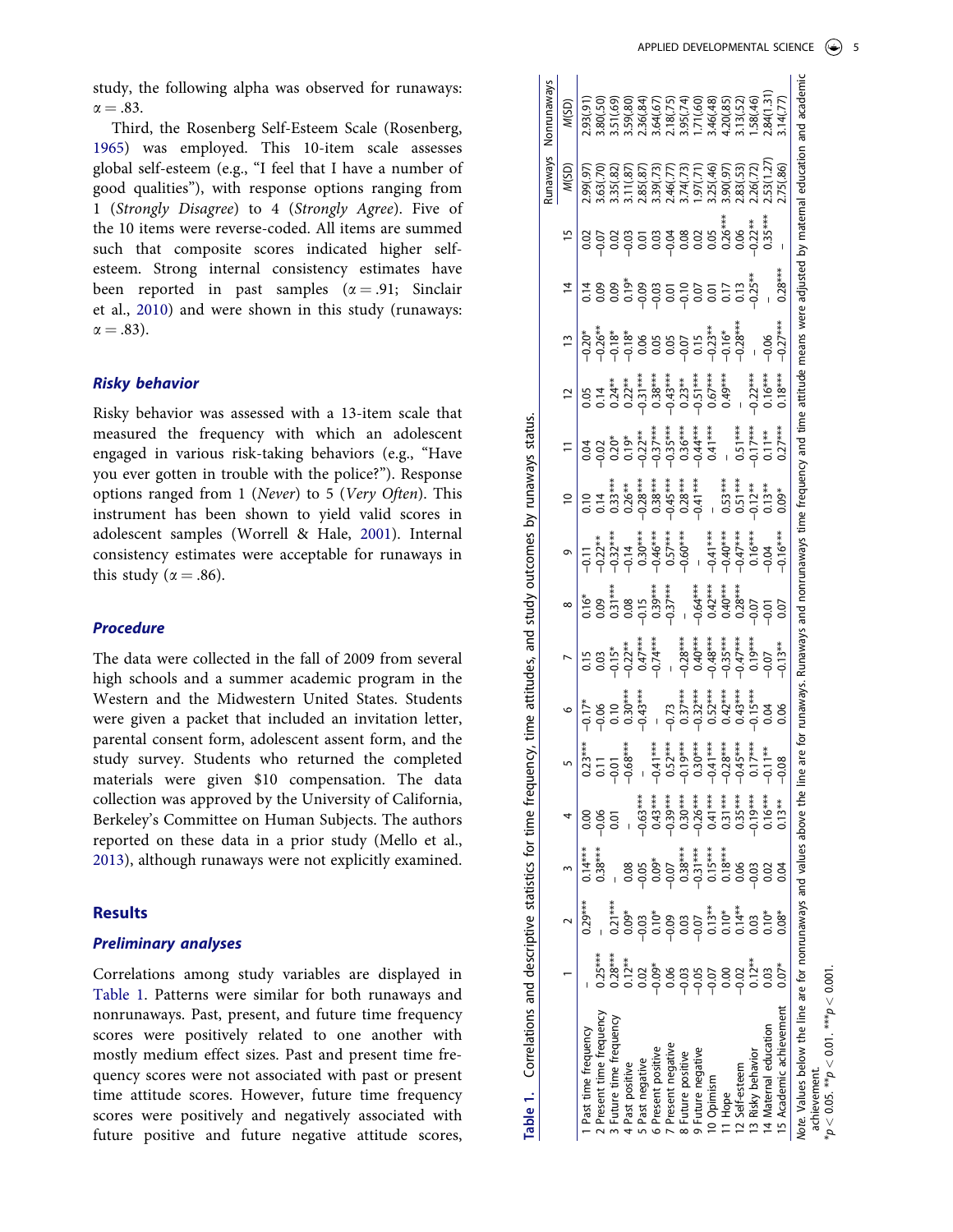respectively, and these effects were medium in size. Positive past, present, and future time attitudes were positively correlated with one another, as were associations among negative time attitudes. Positive and negative time attitudes were inversely correlated. Effects among the time attitudes ranged in size from small to medium.

Differences between runaways and nonrunaways in maternal education and academic achievement were examined. Results of a *t*-test indicated that runaways  $(M = 2.53, SD = 1.27)$  had mothers with significantly less education than nonrunaways  $(M = 2.84,$  $SD = 1.31$ ,  $t(742) = 2.71$ ,  $p < .01$ ,  $d = .24$  (95%)  $CI = .07-.41$ . Runaways  $(M = 2.75, SD = .86)$  also reported significantly lower academic achievement than nonrunaways ( $M = 3.14$ ,  $SD = .77$ ),  $t(742) = 5.28$ ,  $p < .001$ ,  $d = .49$  (95% CI = .32–.67). Given that the size of these effects were small and medium, respectively, we controlled for maternal education and academic achievement in subsequent analyses comparing runway and nonrunaway adolescents.

#### *Primary analyses*

# *Differences in time perspective between runaways and nonrunaways*

In the first set of analyses, we examined the relationship between time perspective and runaway status. Time attitudes differed between runaways and nonrunaways, as indicated by a series of ANCOVAs. Runaways had lower past positive  $F(3, 740) = 22.58$ ,  $p < .001$ ,  $\eta^2 = .05$ (95% CI = .02-.08), present positive  $F(3, 740) = 6.27$ ,  $p < .001$ ,  $\eta^2 = .02$  (95% CI = .00–.04), and future positive  $F(3, 740) = 5.66, p < .001, \eta^2 = .01$  (95%)  $CI = .00-.03$ ) scores, and higher past negative  $F(3, 740)$  $\mu = 17.40, p < .001, \eta^2 = .05$  (95% CI = .02-.08), present negative  $F(3, 740) = 9.31, p < .001, \eta^2 = .02$  (95%)  $CI = .00-.04$ , and future negative  $F(3, 740) = 10.10$ ,  $p < .001$ ,  $\eta^2 = .02$  (95% CI = .01-.05) scores than nonrunaways. These differences were observed after controlling for maternal education and academic achievement and are illustrated in [Figure 1.](#page-4-0) Effect sizes were generally small  $(\eta^2 = .01 \mid \eta^2 = .05)$ . Overall, these findings indicated that runaways reported more negative and less positive feelings about the time periods than nonrunaways.

Regarding time frequency, ANCOVAs indicated runaways ( $M = 3.63$ ,  $SD = .05$ ) were less likely to think about the present than nonrunaways  $(M = 3.80,$  $SD = .05$ ) after controlling for maternal education and academic achievement,  $F(3, 740) = 6.86$ ,  $p < .001$ . The effect size for this difference was small ( $\eta^2 = .01$ ; 95%  $CI = .00-.04$ ). However, they did not differ in how

frequently they thought about the past or the future  $(p = .21, \eta^2 = .00; p = .06, \eta^2 = .01$ , respectively).

Time orientation differences were examined using the chi-square statistic. Chi-square analyses indicated variation in time orientation response options between runaways and nonrunaways  $\chi^2(4) = 11.20, p < .05$ , with a small effect size ( $\phi_{Cramer} = .12$ ). [Figure 2](#page-4-0) shows that a greater proportion of runaways were oriented towards the future, the present, and the past-future than nonrunaways, with small differences ranging from 2% to 6%. There was not a difference in the balanced response options between runaway and nonrunaways. However, nonrunaways were more oriented toward the present-future than runaways, with a difference of 11%. Multinomial logistic regression analyses were used to examine these relations after controlling for maternal education and academic achievement. Results suggested that runaway status was not a significant predictor of time orientation,  $\chi^2(12) = 16.00$ ,  $p = .19$ ,  $R^2 = .01$ .

Chi-square analyses indicated variation in time relation response options between runaways and nonrunaways,  $\chi^2(3) = 8.97$ ,  $p < .05$ , with a small effect size ( $\phi_{Cramer} = .11$ ). [Figure 3](#page-4-0) illustrates that runaways were more likely to select the unrelated (6% difference) or linear response (4% difference) option compared to nonrunaways, who were more likely to endorse the interrelated response option (10% difference). Both groups similarly selected the present-future option. Multinomial logistic regression analyses were used to examine these relationships after controlling for maternal education and academic achievement, and results indicated that significant differences persisted,  $\chi^2(9) = 40.29, p < .001, R^2 = .02$ . These findings suggest that runaways and nonrunaways have different perceptions about the ways in which the past, the present, and the future are related.

# *Time perspective and psychological outcomes within runaways*

The second research question examined relationships among time perspective and optimism, hope, and selfesteem within adolescent runaways specifically (see [Table 1](#page-5-0)). Correlations suggested that past, present, and future positive time attitudes positively predicted optimism  $(r = .26, p < .01; r = .38, p < .001; r = .28,$  $p < .001$ , respectively), hope ( $r = .18$ ,  $p < .05$ ;  $r = .37$ ,  $p < .001$ ;  $r = .39$ ,  $p < .001$ , respectively), and selfesteem  $(r = .22, p < .01; r = .38, p < .001; r = .23,$ *p <* .01, respectively). Conversely, past, present, and future negative time attitudes inversely predicted optimism  $(r = -.28, p < .001; r = -.45, p < .001;$  $r = -0.41$ ,  $p < 0.001$ , respectively), hope  $(r = -0.22)$ ,  $p < .01;$   $r = -.34,$   $p < .001;$   $r = -.45,$   $p < .001,$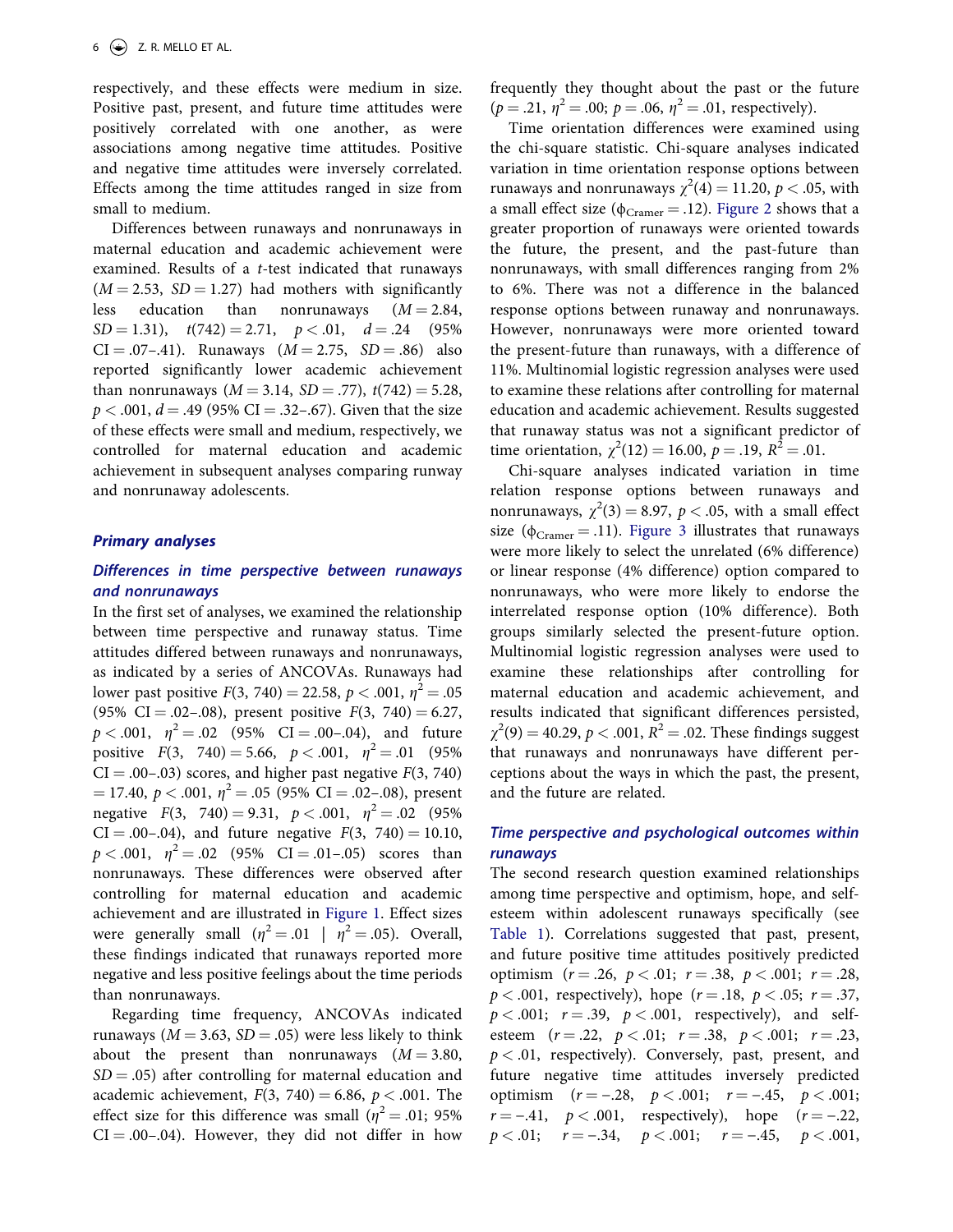respectively), and self-esteem  $(r = -.31, p < .001;$  $r = -.43, p < .001; r = -.51, p < .001, respectively.$ These effects were generally medium in size  $(r = .19)$ | .51,  $M = .34$ ). Correlations also indicated that thinking more frequently about the future was positively associated with optimism  $(r = .33, p < .001)$ , hope  $(r = .20, p < .01)$ , and self-esteem  $(r = .24, p < .01)$ . These associations were small to medium in effect size  $(M_r = .26)$ . Thinking more frequently about the past and the present were not predictors of runaways' optimism, hope, or self-esteem  $(p > .05)$ .

Relationships between time orientation and psychological outcomes in runaway adolescents were examined with ANOVAs. Results showed that time orientation predicted runaways' optimism,  $F(4, 152) = 3.98, p < .01$ ,  $\eta^2 = .09$  (95% CI = .01–.17). Bonferroni *post hoc* analyses indicated that runaways who viewed the present and future as important were more optimistic  $(M = 3.38,$  $SD = .42$ ) than those who only viewed the future as most important ( $M = 2.94$ ,  $SD = .38$ ,  $p < .05$ ). This difference was a large effect  $(d = 1.06 \, [95\% \, CI = .45-$ 1.67]). Time orientation did not predict runaways' hope  $(p = .68, \eta^2 = .02)$  or self-esteem  $(p = .16, \eta^2 = .04)$ .

We also examined associations among time relation and runaways' psychological outcomes with ANOVAs. Time relation was a significant predictor of runaways' optimism  $F(3, 150) = 2.93$ ,  $p < .05$ ,  $\eta^2 = .06$ , hope  $F(3, 150) = 2.93$ ,  $p < .05$ ,  $\eta^2 = .06$ , hope  $F(3, 150) = 2.93$ 150) = 4.42,  $p < .01$ ,  $\eta^2 = .08$ , and self-esteem *F*(3, 150)  $= 2.67, p < .05, \eta^2 = .05$ . For optimism, Bonferroni *post hoc* analyses indicated no significant difference among the time relation groups. For hope, those who viewed time as interrelated  $(M = 4.29, SD = .95)$  were more hopeful than those who viewed time as linear  $(M = 3.64,$  $SD = .95; p < .05, d = .68 [95\% \text{ CI} = 1.14-.23]$  and unrelated ( $M = 3.59$ ,  $SD = .86$ ,  $p < .05$ ,  $d = .76$  [95% CI  $=$  1.28–.24]). Finally, for self-esteem, those who viewed time as interrelated  $(M = 2.96, SD = .56)$  reported higher self-esteem than those who viewed time as unrelated ( $M = 2.58$ ,  $SD = .36$ ,  $p < .05$ ,  $d = .76$  [95% CI =-1.27–.24). These findings included medium to large effect sizes  $(d = .68 \mid .76)$ .

#### *Time perspective and risky behavior within runaways*

The third and final research question examined the relationships among time perspective and adolescent runaways' risky behavior. Relationships among time attitudes and risky behavior were less evident (see [Table 1\)](#page-5-0). Correlations suggested that only past positive time attitudes were predictive of risky behavior  $(r = -.18, p < .05)$ . For time frequency, results suggested thinking about the past  $(r = -.20, p < .05)$ , the present  $(r = -.26, p < .01)$ , and the future  $(r = -.18, p < .05)$  inversely predicted risky behavior among runaways (see [Table 1\)](#page-5-0). Effects for time attitudes and time frequency and risky behavior were generally small  $(r = .18 \mid r = .26)$ .

Time orientation was associated with risky behavior for runaways, as indicated by ANOVA,  $F(4, 152) = 3.96$ ,  $p < .01$ ,  $n^2 = .09$ . Bonferroni *post hoc* analyses indicated that runaways oriented toward the future  $(M = 2.92,$  $SD = .65$ ) reported more risky behavior than those oriented toward the past and the future  $(M = 1.93,$  $SD = .64$ ,  $p < .05$ ,  $d = 1.53$  [95% CI = 2.50–.57]), the present and future  $(M = 2.20, SD = .62, p < .01,$  $d = 1.15$  [95% CI = 1.77–.54]), and the past, the present, and the future  $(M = 2.20, SD = .77, p < .05, d = 1.0$ [95% CI = 1.60–.33]), with large effect sizes  $(M_{Cohen's})$  $d = 1.23$ ). Time relation was not a significant predictor of runaways' risky behavior ( $p = .55$ ,  $n^2 = .01$ ).

#### **Discussion**

In this study, we sought to generate new information about adolescent runaways, given the myriad adverse outcomes associated with this group. Studies have shown alarming rates of substance use (Sanders et al., [2008](#page-10-0); Thompson et al., [2005](#page-11-0)), mental health issues (Thompson & Pollio, [2006;](#page-11-0) Tucker et al., [2011;](#page-11-0) Yoder, [1999](#page-11-0)), and educational disengagement (General Accounting Office, [1989](#page-10-0)). Furthermore, evidence indicates these challenges persist into adulthood for runaways (Benoit-Bryan, [2011;](#page-10-0) Tucker et al., [2011\)](#page-11-0). The need for knowledge regarding psychological factors that could alleviate these trends is critical. Thus, as a framework for this study, we drew from extant theory and research suggesting that time perspective may be a fruitful mechanism for promoting health in adolescents (e.g., Mello & Worrell, [2015\)](#page-10-0). First, we examined differences between runaways and nonrunaways in how they thought and felt about the past, the present, and the future. Second, within runaways, we investigated how time perspective was related to psychological outcomes and risky behaviors.

# *Time perspective differences in runaways and nonrunaways*

Adolescents who ran away from home reported several different ways of thinking about the time periods when compared to those who did not run away. Specifically, findings indicated that runaways had less positive and more negative attitudes toward the past, the present, and the future; thought less often about the present; were oriented toward fewer time periods; and perceived time as less related than nonrunaways. Importantly, almost all of these differences remained after controlling for maternal education and academic achievement.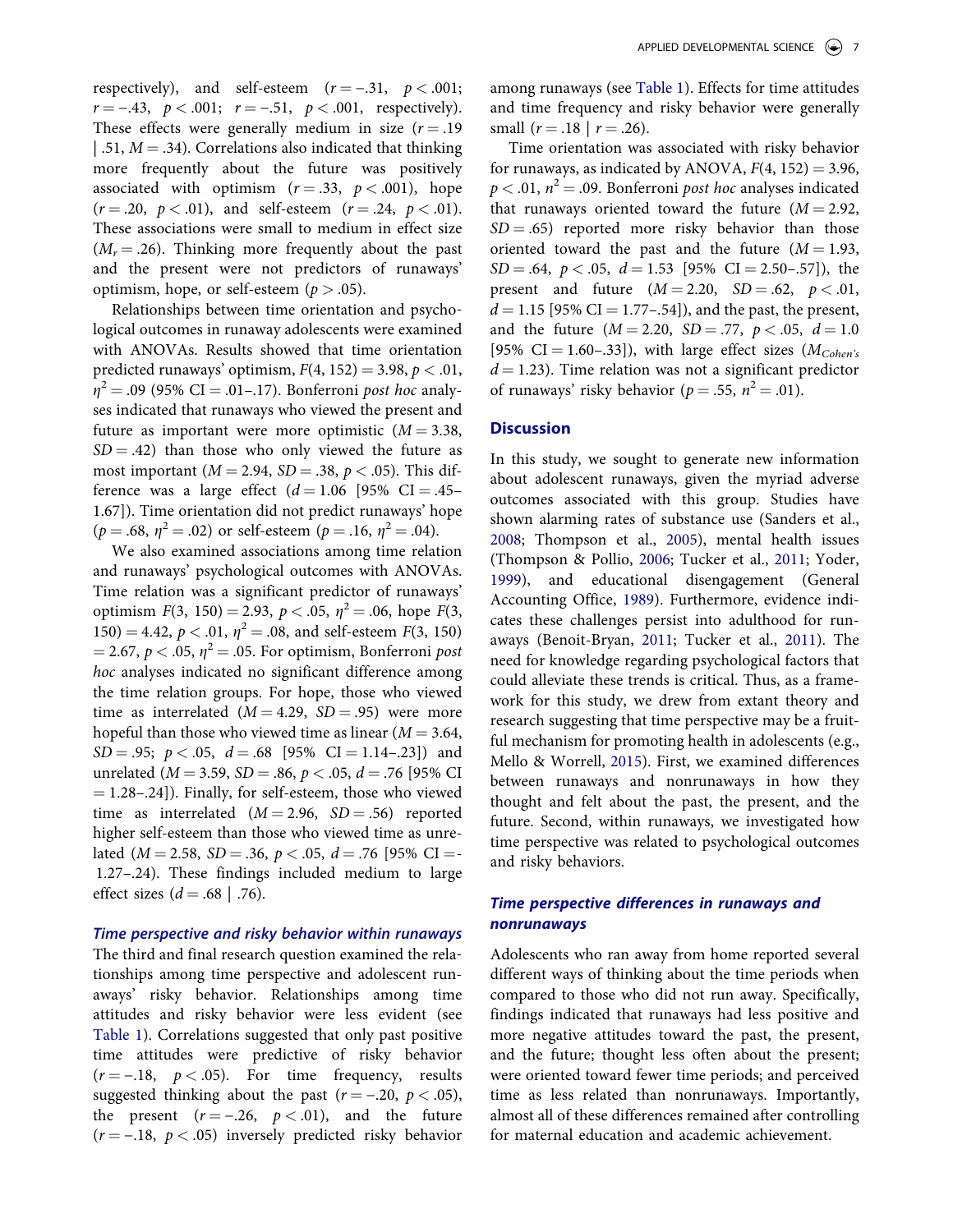Runaways reported lower positive and higher negative attitudes toward the past, the present, and the future than nonrunaways. This result complements prior research with research on young adults (Mello et al., [2017](#page-10-0)). Our findings also indicated that the largest differences in time attitudes were for the past. This result aligns with reports showing that the severity and intensity of adverse familial experiences often precedes an adolescent running away from home (Benoit-Bryan, [2015](#page-10-0); Tyler & Cauce, [2002](#page-11-0)). Regarding time frequency, runaways thought less often about the present than nonrunaways, although the size of this difference was small. Furthermore, there were no differences in the frequency with which runaways' thought about the past and the future compared to their counterparts. Although we expected runaways to think less often about all time periods than nonrunaways given available theory (Mello & Worrell, [2015\)](#page-10-0), the lack of an observed difference may be explained by the measure. The response options were not in a typical Likert-type form, but rather denoted chronological time (i.e., never, monthly, weekly, daily). Future research that includes a more traditional assessment format may yield more interpretable differences.

Runaways were more likely to be oriented solely toward the past, the present, or the future compared to nonrunaways, who viewed multiple time periods simultaneously as important. Although this finding is consistent with our expectations, the pattern was not maintained when controlling for maternal education and academic achievement. It may be that the reduction in sample size due to missing data on control variables affected this result, or that there are interactions between runaways and the control variables. However, results provided support for differences in time relation between runaways and nonrunaways. Specifically, a higher percentage of runaways perceived that the time periods were unrelated or linearly related than nonrunaways, who more likely to endorse the interrelated response option. Overall, these results extend our understanding of how adolescent runaways view time. To date, there has only been one study that examined this topic and group specifically. Wood [\(1997](#page-11-0)) reported how runaways thought less far into the future than nonrunaways, but did not include covariates. In this study, we were able to control for some characteristics and to broaden the conceptualization of time perspective to include other dimensions, such as attitudes, frequency, orientation, and relation.

# *Time perspective and psychological outcomes within runaways*

Results suggested that time perspective dimensions were related to psychological outcomes among runaways. Positive and negative attitudes toward the past, the present, and the future were associated with optimism, hope, and self-esteem in theoretically-expected directions. These findings are consistent with prior studies of adolescents (Andretta et al., [2014](#page-10-0); Worrell & Mello, [2009](#page-11-0)) and adults (Zimbardo & Boyd, [1999](#page-11-0)). The strongest associations were observed for negative attitudes toward the future and self-esteem. These findings may suggest that the current feelings runaways have about themselves may be tied to the degree to which they have negative feelings about themselves in the future. It is possible that programs focused explicitly on reducing runaways' future negative attitudes may result in an increase in their self-esteem. It will be important for additional studies to determine the direction of this relationship with a longitudinal research design.

Findings also indicated that runaways who thought more often about the future reported higher optimism, hope, and self-esteem. This outcome is similar to one from a prior study showing that adolescents who thought more frequently about the past also had higher academic achievement (Mello et al., [2009\)](#page-10-0). Results also suggested that both time orientation and time relation were related to psychological outcomes in runaways. Specifically, those who viewed the present *and* the future as important were more optimistic than those who only viewed the future as important. This finding is consistent with prior research that has shown valuing these two periods was associated with higher self-esteem in adolescents (Mello et al., [2013](#page-10-0)). Regarding time relation, analyses indicated that runaways who viewed time as more interrelated reported higher hope and self-esteem than runaways who viewed time as unrelated. These patterns are similar to research with adolescents (Mello et al., [2013\)](#page-10-0), and to a study of adults that showed that participants who drew unrelated depictions of time periods had higher anxiety than those who drew related time periods (Cottle, [1969](#page-10-0)). Thus, focusing on *multiple* time periods simultaneously and seeing them as interrelated have positive associations with psychological outcomes.

# *Time perspective and risky behavior within runaways*

Among runaways, time perspective dimensions predicted risky behaviors. More frequent thinking about the past, the present, and the future was associated with fewer risky behaviors. This finding is supported by Mello et al.'s [\(2009](#page-10-0)) study that indicated thinking about the past more regularly is positively associated with academic achievement. Regarding time orientation, analyses showed that runaways who focused solely on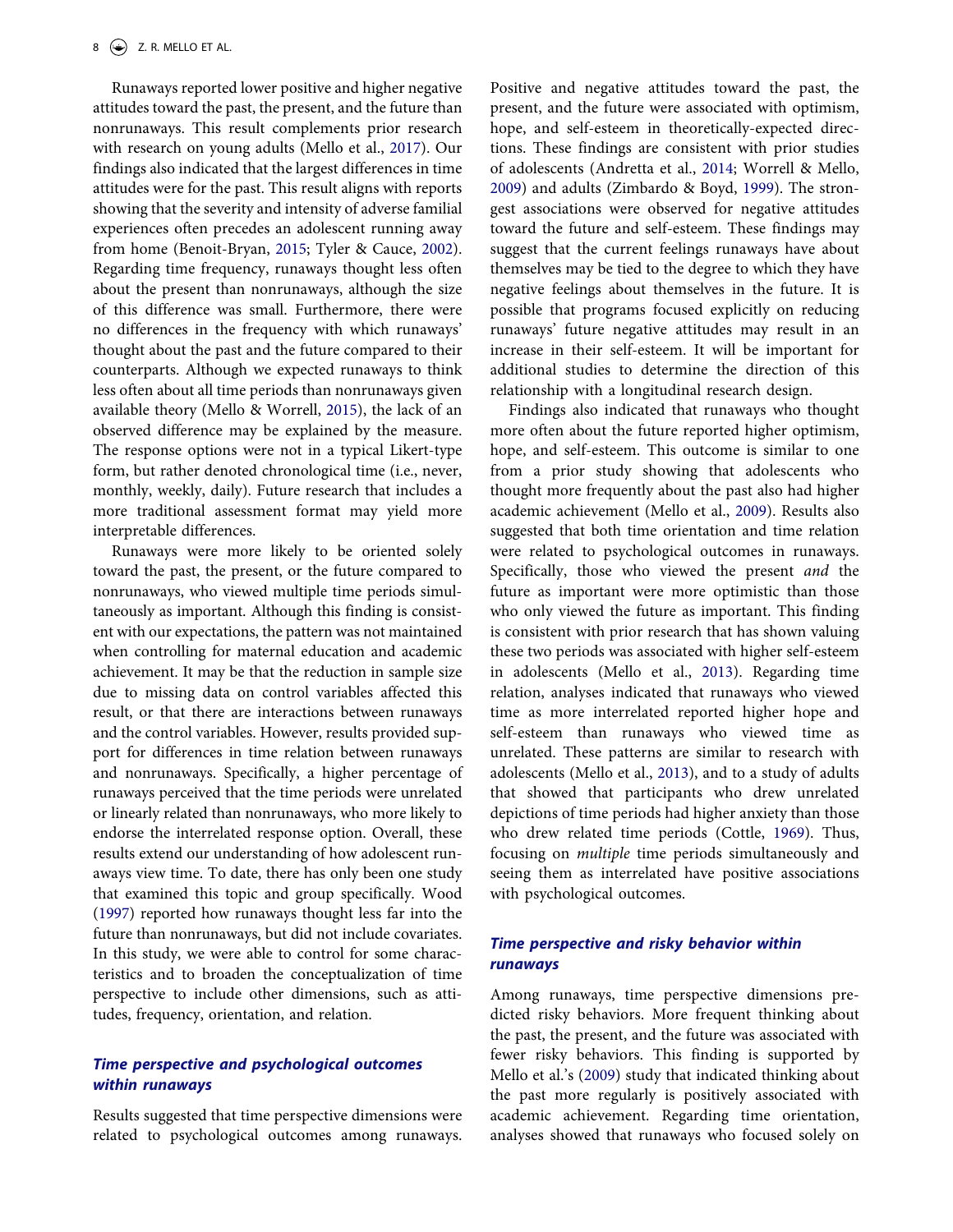the future reported engaging in substantially *more* risky behaviors than those who were oriented to two or more time periods. Thus, recognizing that the future is, to some extent, dependent on behaviors in the past and present seems to be adaptive. This finding is also consistent with past research (Mello et al., [2013](#page-10-0)).

Regarding time attitudes, past positive scores were inversely associated with risky behaviors, although the effect was small. The remaining time attitudes were not related to risk behaviors. Time perspective scores have had stronger relationships with risky behaviors when combined into time attitude profiles (e.g., McKay et al., [2014\)](#page-10-0). Also, time relation was not associated with risky-behaviors, even though prior research with adolescents has shown an association (e.g., Mello et al., [2013](#page-10-0)). Specifically, the Mello et al. [\(2013](#page-10-0)) study demonstrated that adolescents who perceived time periods to be unrelated had higher risk scores. Risk was measured with a composite instrument that included behaviors, such as school absence, smoking, and shoplifting. It may be that among runways, time perspective has more meaningful relationships with the types of behaviors that pose risks to this group in particular, such as sexual behaviors. For example, Green et al. ([1999](#page-10-0)) conducted a study with runaways and reported that almost a third (28%) had participated in survival sex.

# *Implications*

These findings support the notion that examining all three time periods and multiple dimensions provides a more comprehensive understanding of time perspective than research that examines the past, the present, and the future solely (Mello & Worrell, [2015\)](#page-10-0). Several results of this study indicated that time perspective dimensions vary in their relationship with psychological outcomes and risky behaviors. For example, attitudes toward time were related to psychological outcomes, whereas the frequency with which participants thought about time and their time orientation were associated with risky behaviors. These observations were possible because the instrument employed was designed to provide such distinct patterns (i.e., ATI; Mello & Worrell, [2007\)](#page-10-0). This conceptualization of time perspective builds on the literature that has shown how positive future expectations predict resiliency in youth (Wyman, Cowen, Work, & Kerley, [1993](#page-11-0)). It is possible that the ATI will reveal additional ways that resilient individuals think about the past, the present, and the future.

Studies on time perspective have implications for the development of prevention, intervention, and treatment programs for runaway adolescents. In a review of research, Altena, Brilleslijper-Kater, and Wolf [\(2010](#page-10-0))

highlighted how limited the extant evidence is for programs to successfully promote health among the runaway population. A fruitful area of research would be to determine if the ATI (Mello & Worrell, [2007\)](#page-10-0) may be a nonintrusive way to identify adolescents who are at-risk of running away from home or to examine how running away affects time perspectives. Such research has implications for clinicians and educational professionals who are in direct contact with adolescents and who hope to explore ways to reduce runaway behaviors.

#### *Limitations and conclusion*

Although this study provides new information about runaway adolescents, it has several limitations. The primary disadvantage concerns the absence of information about the duration, intensity, or reason for running away which has implications for the generalizability of study findings. Furthermore, in the current study, runaway adolescents were recruited from schools and required to obtain parental consent. Although this sampling technique may limit findings to populations of runaways who do not attend school, past research has also employed school-based sampling procedures that included parental consent (Benoit-Bryan, [2011;](#page-10-0) Pollio, Thompson, Tobias, Reid, & Spitznagel, [2006](#page-10-0)). Studies also show that many runways attend school on a regular basis (Benoit-Bryan, [2015](#page-10-0); Pollio et al., [2006](#page-10-0)).

Researchers have highlighted the challenge with generating reliable information on this group, given the variation in their runaway experiences and the precarious nature of their legal status (Benoit-Bryan, [2011](#page-10-0)). Collecting information about the antecedents of running away and the experiences while away from home in relationship to time perspective is an important direction of research. Qualitative methods may be particularly useful to illuminate these relationships. A second and related limitation includes the survey research design used in the current study. Although it provided anonymity for the participants to report their runaway status, scholars have found it especially useful to employ interview methods to collect information from runaways (Tyler & Cauce, [2002\)](#page-11-0). Future research may benefit from employing mixed-methods approaches to draw from the strengths of survey and interview methodologies. A third limitation includes the cross-sectional nature of the data. Longitudinal research would greatly add to our knowledge about the directionality of the relationships between time perspective, psychological outcomes, and risky behavior in runaways.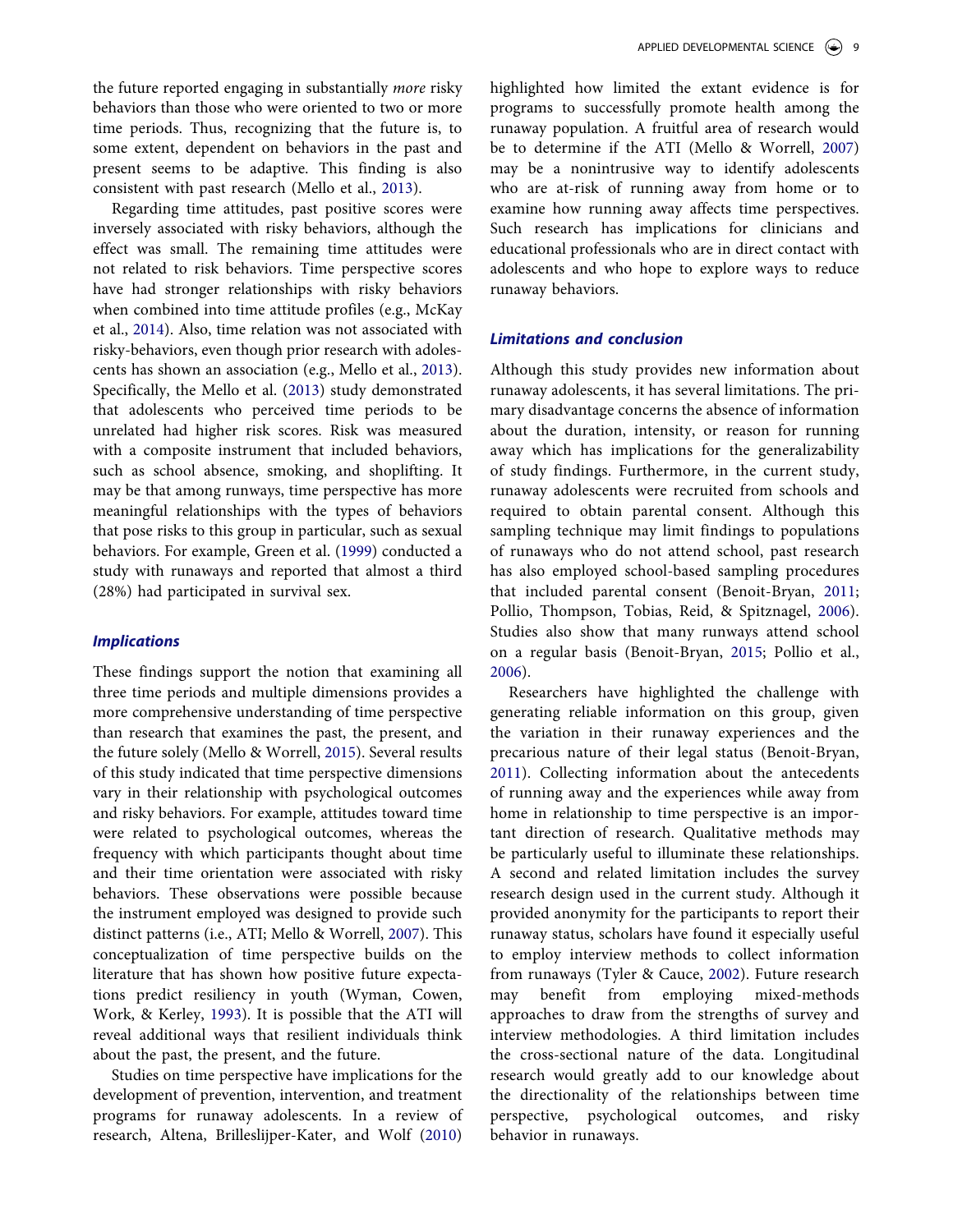<span id="page-10-0"></span>In summary, this study examined self-reported data on time perspectives between runaway and nonrunaway adolescents. Findings indicated that adolescents who ran away from home reported different ways of thinking and feeling about time than their nonrunaway counterparts after controlling for maternal education and academic achievement. Specifically, runaways reported less positive and more negative attitudes toward the time periods and perceived time as less related than nonrunaways. Examining time perspective *within* runaways indicated that those who had (a) more favorable attitudes, (b) frequent thoughts about the present, (c) placed importance on multiple periods, and (d) a more related perspective about time also had better psychological outcomes. Findings on risk-taking behavior showed that runaways who thought more frequently about time periods and viewed more time periods as important engaged in fewer risky behaviors than their counterparts.

#### **References**

- Altena, A. M., Brilleslijper-Kater, S. N., & Wolf, J. M. (2010). Effective interventions for homeless youth: A systematic review. *American Journal of Preventive Medicine*, *38*, 637–645. doi:[10.1016/j.amepre.2010.02.017](http://dx.doi.org/10.1016/j.amepre.2010.02.017)
- Andretta, J. R., Worrell, F. C., & Mello, Z. R. (2014). Predicting educational outcomes and psychological wellbeing in adolescents using time attitude profiles. *Psychology in the Schools*, *51*, 434–451. doi[:10.1002/pits.21762](http://dx.doi.org/10.1002/pits.21762)
- Benoit-Bryan, J. (2011). *The Runaway Youth Longitudinal Study. National Runaway Switchboard*. Retrieved from [http://www.1800runaway.org/wp-content/uploads/2015/05/](http://www.1800runaway.org/wp-content/uploads/2015/05/NRS-Longitudinal-study-full-report.pdf)  [NRS-Longitudinal-study-full-report.pdf](http://www.1800runaway.org/wp-content/uploads/2015/05/NRS-Longitudinal-study-full-report.pdf)
- Benoit-Bryan, J. (2015). *National Runaway Safeline's 2015 reporter's source book on runaway and homeless youth.*  CRS Report for Congress. Damascus, MD: Penny Hill Press. Retrieved from [http://www.1800runaway.org/wp-content/](http://www.1800runaway.org/wp-content/uploads/2015/09/2015-Media-Source-Book-FINALv2.pdf) [uploads/2015/09/2015-Media-Source-Book-FINALv2.pdf](http://www.1800runaway.org/wp-content/uploads/2015/09/2015-Media-Source-Book-FINALv2.pdf)
- Cottle, T. J. (1969). Temporal correlates of the achievement value and manifest anxiety. *Journal of Counseling and Clinical Psychology*, *5*, 541–550. doi:[10.1037/h0028290](http://dx.doi.org/10.1037/h0028290)
- Erikson, E. (1968). *Identity: Youth and crisis* (1st ed.). New York, NY: Norton.
- Fernandes-Alcantara, A. L. (2013). *Runaway and homeless youth: Demographics and programs* (Congressional Research Service RL33785).
- General Accounting Office. (1989). *Homeless and runaway youth receiving services at federally funded shelters*  (No. GAO/HRD 90–45), Human Resources Division. Washington, DC. Retrieved from [http://www.gao.gov/](http://www.gao.gov/assets/220/211971.pdf) [assets/220/211971.pdf](http://www.gao.gov/assets/220/211971.pdf)
- Green, J. M., Ennett, S. T., & Ringwalt, C. L. (1999). Prevalence and correlates of survival sex among runaway and homeless youth. *American Journal of Public Health*, *89*, 1406–1409. doi[:10.2105/ajph.89.9.1406](http://dx.doi.org/10.2105/ajph.89.9.1406)
- Lewin, K. (1939). Field theory and experiment in social psychology: Concepts and methods. *The American Journal of Sociology*, *44*, 868–896. doi[:10.1086/218177](http://dx.doi.org/10.1086/218177)
- McGeady, M. R. (1997). *Please help me, God: Letters from Convent House*. New York, NY: Covenant House.
- McKay, M. T., Andretta, J. R., Magee, J., & Worrell, F. C. (2014). What do temporal profiles tell us about adolescent alcohol use? Results from a large sample in the United Kingdom. *Journal of Adolescence*, *37*, 1319–1328. doi[:10.1016/j.adolescence.2014.09.008](http://dx.doi.org/10.1016/j.adolescence.2014.09.008)
- Mello, Z. R., Finan, L. J., & Worrell, F. C. (2013). Introducing an instrument to assess time orientation and time relation in adolescents. *Journal of Adolescence*, *36*, 551–563. doi[:10.1016/j.adolescence.2013.03.005](http://dx.doi.org/10.1016/j.adolescence.2013.03.005)
- Mello, Z. R., Oladipo, S. E., Paoloni, V. C., & Worrell, F. C. (2017). Time perspective in Nigeria and the United States. Manuscript under review for publication.
- Mello, Z. R., & Worrell, F. C. (2007). *The Adolescent Time Inventory - English*. Unpublished Scale. Berkeley, CA: University of California.
- Mello, Z. R., & Worrell, F. C. (2015). The past, the present, and the future: A conceptual model of time perspective in adolescence. In M. Stolarski, N. Fieulaine, W. van Beek (Eds.), *Time perspective theory; Review, research and application: Essays in honor of Philip G. Zimbardo* (pp. 115–129). Cham, Switzerland: Springer.
- Mello, Z. R., Worrell, F. C., & Andretta, J. R. (2009). Variation in how frequently adolescents think about the past, the present, and the future in relation to academic achievement. *Diskur Kindheits- und Jugendforschung [Research on Child and Adolescent Development]*, *2*, 173–183.
- Piaget, J. (1955). The development of time concepts in the child. In P. H. Hoch & J. Zubin (Eds.), *Psychopathology of childhood* (pp. 34–44). New York, NY: Grube and Stratton.
- Pollio, D. E.., Thompson, S. J., Tobias, L., Reid, D., & Spitznagel, E. (2006). Longitudinal outcomes for youth receiving runaway/homeless shelter services. *Journal of Youth and Adolescence*, *35*, 859–866. doi:[10.1007/s10964-006-9098-6](http://dx.doi.org/10.1007/s10964-006-9098-6)
- Rosenberg, M. (1965). *Society and the adolescent self-image*. Princeton, NJ: Princeton University Press.
- Sanders, B., Lankenau, S. E., Jackson-Bloom, J., & Hathazi, D. (2008). Multiple drug use and polydrug use amongst homeless traveling youth. *Journal of Ethnicity in Substance Abuse*, *7*, 23–40. doi:[10.1080/15332640802081893](http://dx.doi.org/10.1080/15332640802081893)
- Scheier, M. F., Carver, C. S., & Bridges, M. W. (1994). Distinguishing optimism from neuroticism (and trait anxiety, self-mastery, and self-esteem): A re-evaluation of the Life Orientation Test. *Journal of Personality and Social Psychology*, *67*, 1063–1078. doi[:10.1037/0022-](http://dx.doi.org/10.1037/0022-3514.67.6.1063) [3514.67.6.1063](http://dx.doi.org/10.1037/0022-3514.67.6.1063)
- Seginer, R. (2008). Future orientation in times of threat and challenge: How resilient adolescents construct their future. *International Journal of Behavioral Development*, *32*, 272–282. doi[:10.1177/0165025408090970](http://dx.doi.org/10.1177/0165025408090970)
- Sinclair, S. J., Blais, M. A., Gansler, D. A., Sandberg, E., Bistis, K., & LoCicero, A. (2010). Psychometric properties of the Rosenberg self-esteem scale: Overall and across demographic groups living within the United States. *Evaluation & the Health Professions*, *33*, 56–80. doi:[10.1177/](http://dx.doi.org/10.1177/0163278709356187) [0163278709356187](http://dx.doi.org/10.1177/0163278709356187)
- Snyder, C. R., Hoza, B., Pelham, W. E., Rapoff, M., Ware, L., Danovsky, M., … Stahl, K. J. (1997). The development and validation of the Children's Hope Scale. *Journal of Pediatric Psychology*, *22*, 399–421. doi[:10.1093/jpepsy/22.3.399](http://dx.doi.org/10.1093/jpepsy/22.3.399)